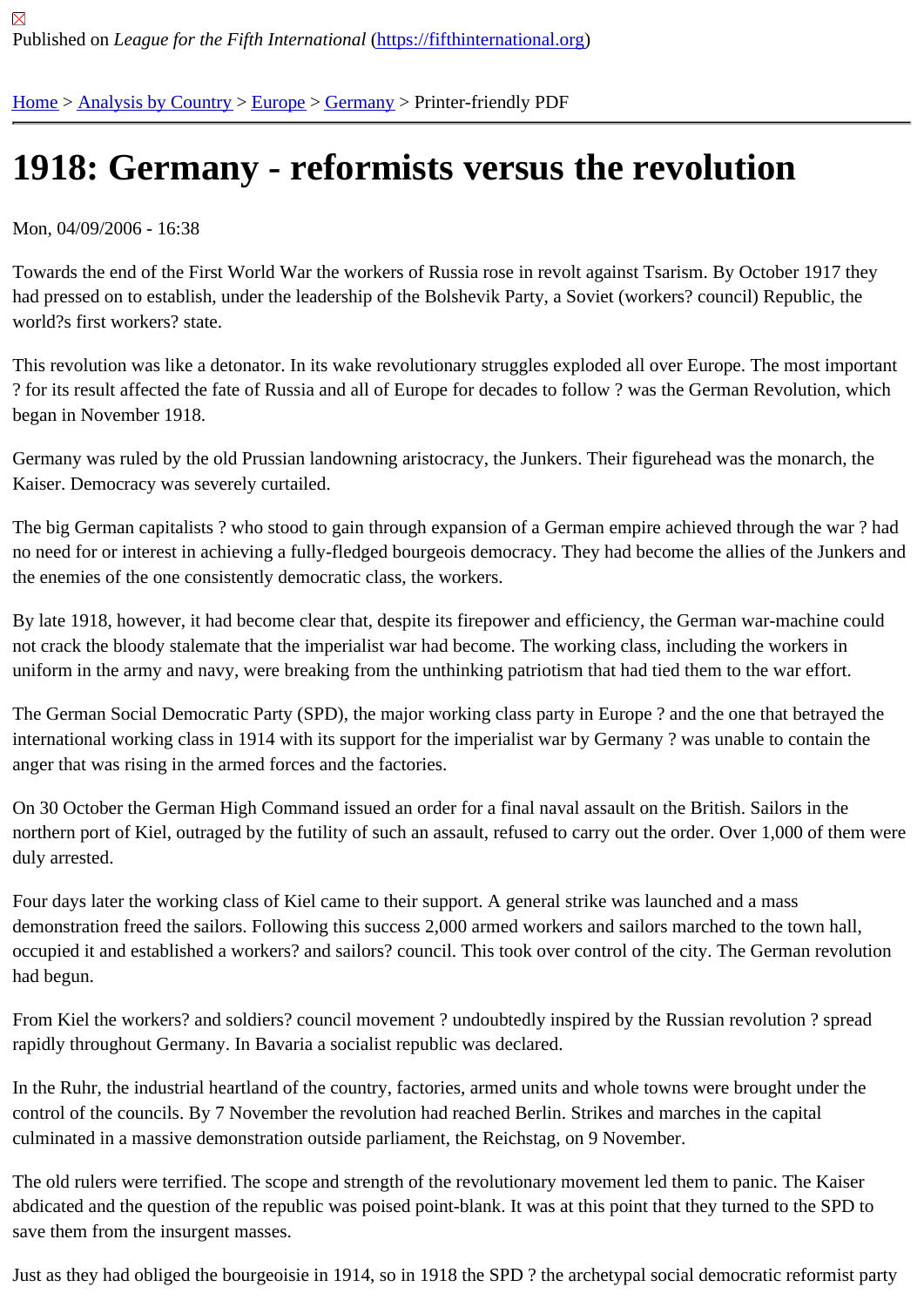? came to the rescue of capitalism once again.

Faced with the mass demonstration and desperate to contain it, Scheidemann, an SPD leader, declared the Republic from a Reichstag balcony.

But Scheidemann?s action did not mark his sudden conversion to the revolution, despite him being attacked by other SPD leaders for his impetuosity.

It was a calculated attempt to demobilise the mass movement that had made the declaration of the Republic an inevitability. From that point on the SPD strove to preserve the bourgeois republic from the working class which was clamouring for a socialist one.

November 1918 created a situation of dual power in Germany. Workers? and soldiers? councils existed as one pole of administrative and military power. The new SPD government, based on the machinery of the capitalist state, parliament and the military general staff formed the other. Such a situation was, of necessity, unstable. The struggle that ensued was dominated by the conflict between these two centres of power.

In the first phase of the revolution the overwhelming majority of workers and soldiers looked to the SPD as their party. Despite its betrayals, its organisational strength and its socialist traditions had enabled it to maintain this allegiance.

The influence of the revolutionary left, led by Rosa Luxemburg and Karl Liebknecht, was marginalised. Thus, when the party formed a cabinet made up of SPD members alone the Executive Committee of the Berlin workers? and soldiers? council recognised the cabinet as the ?Council of People?s Representatives?.

Using this authority, the SPD began to campaign for the closing down of the councils, establishing the supremacy of a National Assembly (parliament), and restoring order in the armed forces.

By placing themselves completely at the service of the bourgeoisie, the leaders of the SPD revealed once again their fundamentally pro-capitalist nature.

In Berlin the SPD moved quickly to close down the councils. The SPD- dominated Executive Committee declared, as early as 11 November:

?All provisionally formed bodies in Greater Berlin, dating back to the beginning of the revolution, including those called workers? and soldiers? councils . . . are now defunct.?

But the combativity of the working class itself prevented the SPD from peacefully carrying through their goals. As the revolution unfolded the SPD proved itsef willing and able to secure their objectives by ruthless and bloody counterrevolutionary measures.

In Russia, the Bolshevik Party ? armed with a programme for power and rooted in the workplaces ? was decisive in 1917 in leading the revolution forward and defeating their own reformists, the Mensheviks. In Germany in 1918 no such party existed.

To the left of the SPD stood several groups. The Independent Social Democrats (USPD) led by Hasse, Kautsky and others, were the largest. They were also the most irresolute, offering from the beginning to bury their differences with the SPD and support the government. In a word, they were centrists of the classic sort, vacillating all over the place and useless in the revolution.

The key problem that both revolutionaries and counter-revolutionaries faced was resolving the dual power. This meant a workers? council republic or a parliamentary republic. The two could not co-exist. Caught in the middle of this debate the USPD, through Kautsky, urged the combination of the two! He wrote:

?Therefore, it is not a question of national assembly or workers? councils, but both.? The USPD?s attempt to combine two different types of state was an attempt to harmonise two antagonistic classes.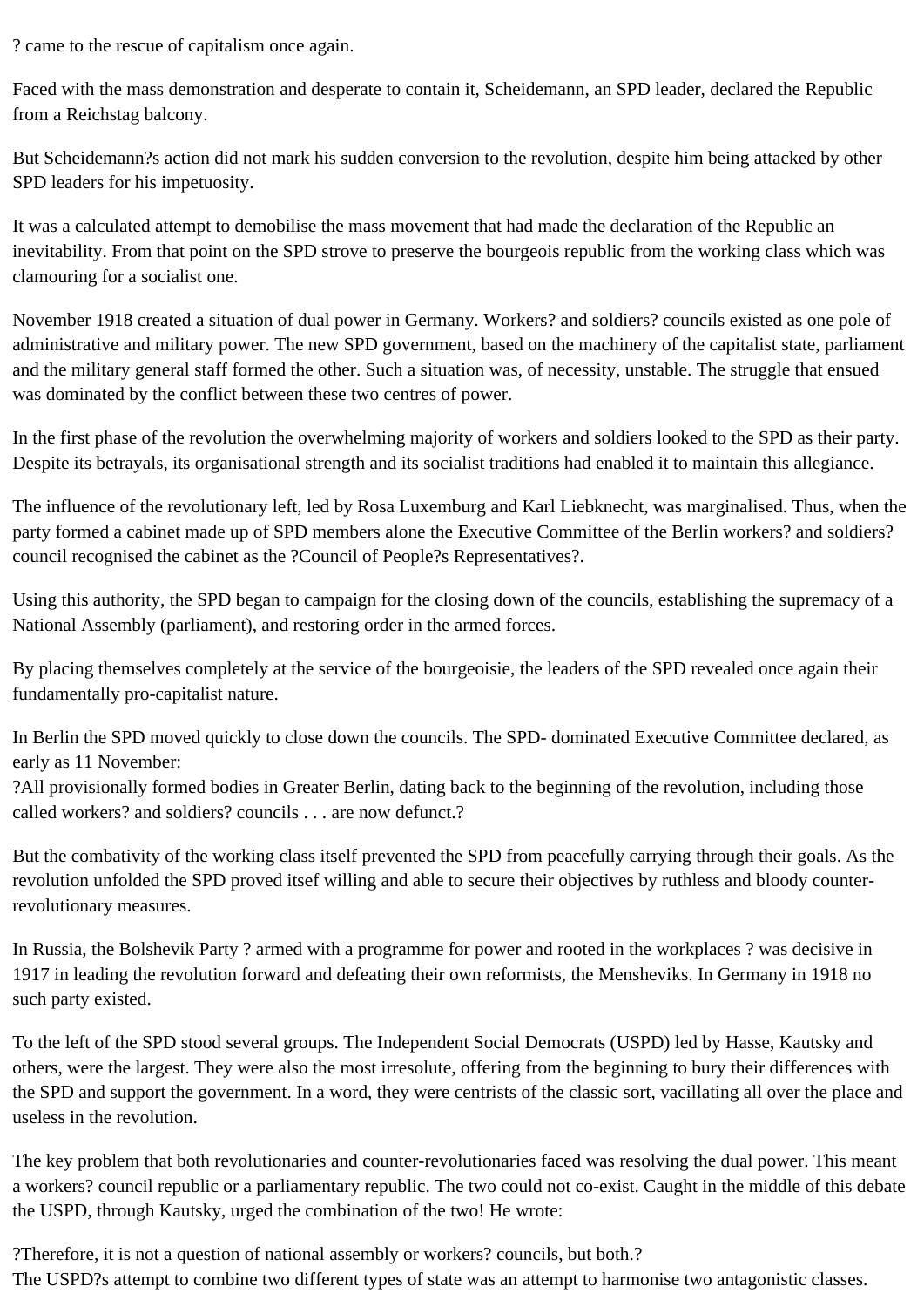They failed miserably.

Their best elements joined the Communist Party while their right wing rejoined the SPD. The most decisive force on the left was the Spartakist group, the forerunner of the Communist Party, led by Luxemburg and Liebknecht.

The Spartakists, who rallied many of the best revolutionary young workers to their ranks, especially in Berlin, represented the vanguard of the revolution. They also represented the political immaturity of that vanguard.

It was not, in the first stages, a party. It had, in many ways, to be built from scratch. Moreover, despite their brilliance and revolutionary courage, Luxemburg and Liebknecht did not have a clear programme for victory, nor really the means of hammering one out. They lacked both the organisational and political advantages that stem from a previously built revolutionary party.

Liebknecht tended towards voluntarism, believing exhortation and example (he was a marvellous speaker and tireless agitator) would activate the masses. Luxemburg tended to view the very presence of the masses in the revolutionary process as a guarantee of victory. After a series of economic strikes exploded in December 1918 Luxemburg, speaking for the newly formed Communist Party (KPD), declared:

?By its mere appearance on to the scene of the class struggle, the proletarian mass has skipped over all the revolution?s shortcomings.?

The vanguard, then, was ill-equipped to weather the storm that was about to break. Knowing that the

Spartakists were still too weak to stage a successful uprising the SPD government decided to act. It knew full well that the strike movement would strengthen the Spartakists and jeopardise its counter-revolutionary moves.

Unable to use the regular army, it built up the Freikorps (far right militias), staffed by the most reactionary dregs of the professional soldiery, many of whom later became ardent Nazis. Following an armed clash with sailors in late 1918 it prepared to strike a death blow against the Spartakists and the revolutionary workers of Berlin.

In early January a poster appeared on the streets of Berlin. It was issued by the ?Front Soldiers? and declared:

?Workers, Citizens:

The Fatherland is close to destruction. Save it! It is not threatened from without, but from within, by the Spartakus group.

Murder their leaders! Kill Liebknecht! Then you will have peace, work and bread.?

A few days later the first stage of the counter-revolution began. The SPD deliberately provoked the workers of Berlin by dismissing a USPD police chief, Eichorn, from his post. When he refused to give up his post a general strike engulfed the city and a crowd of 150,000 gathered outside the police building.

The KPD, revolutionary shop stewards and USPD of Berlin immediately formed the Revolutionary Committee to meet the challenge. As the SPD threatened force to remove Eichorn, Noske, another SPD leader, placed himself at the head of the counter-revolutionary troops. Noske grimly declared: ?Somebody must be the bloodhound?.

This situation was unfavourable to the Spartakists. The bulk of the city?s troops were confused and not ready to engage in a struggle for power. A defensive action was clearly necessary in the face of the SPD attacks. Such action may have won the support of the troops. But a struggle for power was premature.

Yet, the Revolutionary Committee decided to go on the offensive and launch a rising. As a result many of the city?s regiments declared themselves neutral in the ensuing battle between the revolutionaries and the Freikorps.

On 7 January numerous key buildings such as telegraph stations and newspaper buildings were occupied. The call for a demonstration that day was heeded by 500,000 workers, many of whom were armed.